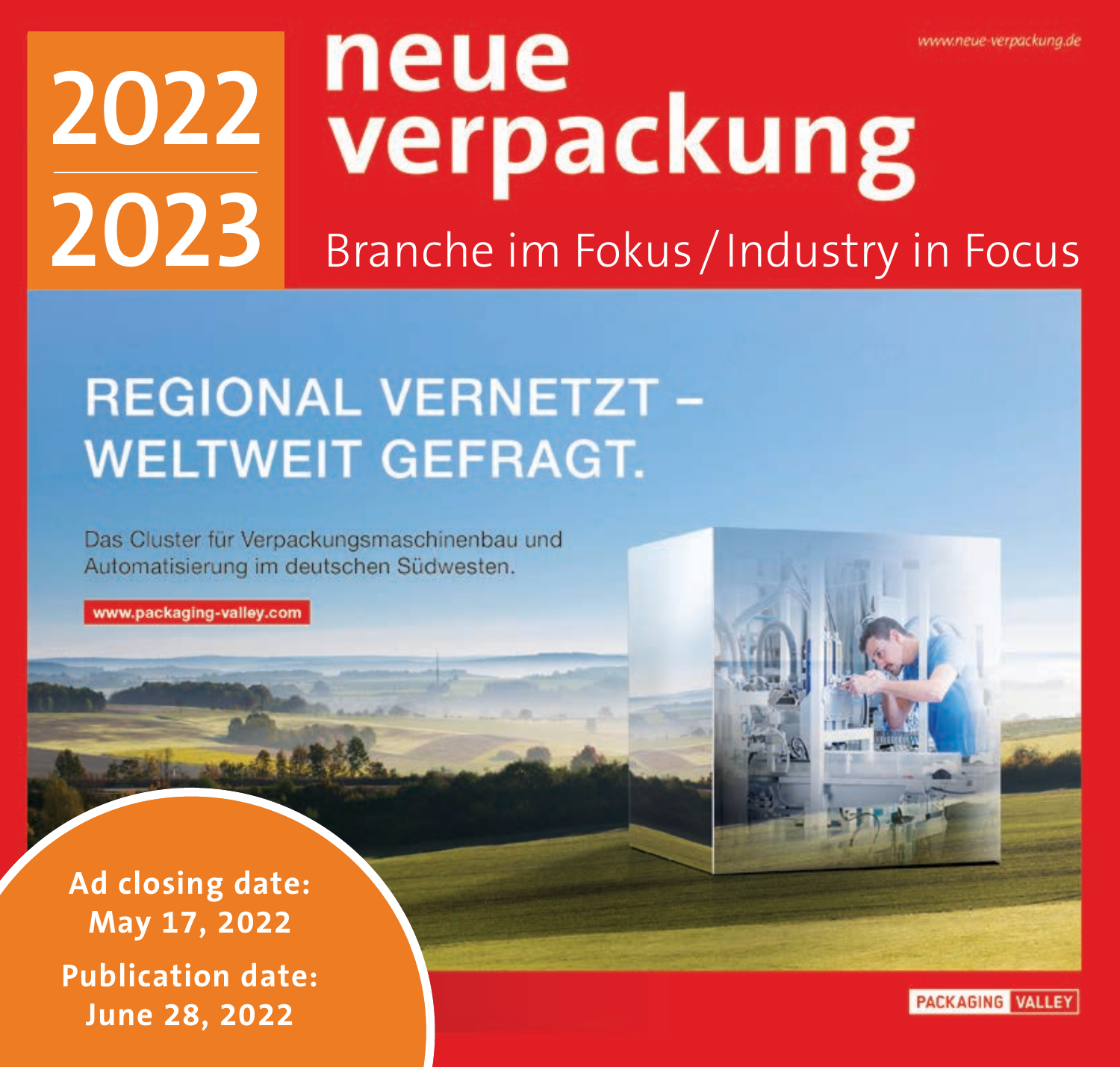### Market overview packaging industry

| Part 1 | Company Portraits Packaging Technology               |
|--------|------------------------------------------------------|
| Part 2 | Company Portraits Packaging Material                 |
| Part 3 | <b>Company Portraits Suppliers</b>                   |
| Part 4 | Company Portraits Contract Packaging                 |
| Part 5 | Market Overview Packaging Technology                 |
| Part 6 | Market Overview Packaging Material                   |
| Part 7 | Market Overview Packaging Material Production        |
| Part 8 | Market Overview Contract Packaging                   |
| Part 9 | Technical Dictionary Packaging German/English/French |
|        |                                                      |

Part 10 Supplier addresses

- 
- 
- 
- 
- 
- 
- 
- 
- 

Pandemic or not: the topic of sustainability continues to move the consuming public and in turn also the packaging industry, and will continue to do so in the future. Yet it is not only the point of sale that is pushing the issue forward; the intended decarbonisation of industry is also driving companies to put their (industrial) packaging on a carbon-neutral ground in the most efficient way possible.

## neue **2022** verpackung **2023 Branche im Fokus Industry in Focus**

And whether it's fibre-based solutions or recycled plastics, they all impose very specific challenges in terms of processing, which in many cases leads to the purchase of a new packaging machine, or at least involves modifying an existing system.



Investment in the packaging industry will therefore continue to be high. So now is a good time to present yourself in our special publication Industry in Focus.

Our market overviews provide investment decision-makers with a one-stop overview of who in the German-speaking countries offers the right solution for their needs. The BiF will also be supplemented by portraits in which companies present themselves with their service portfolio and a glossary of important technical terms in packaging technology provided in three different languages – making our BiF an indispensable reference work during daily work and a must for every desk.

Philip Bittermann Editor-in-Chief neue verpackung

## Packaging in transition

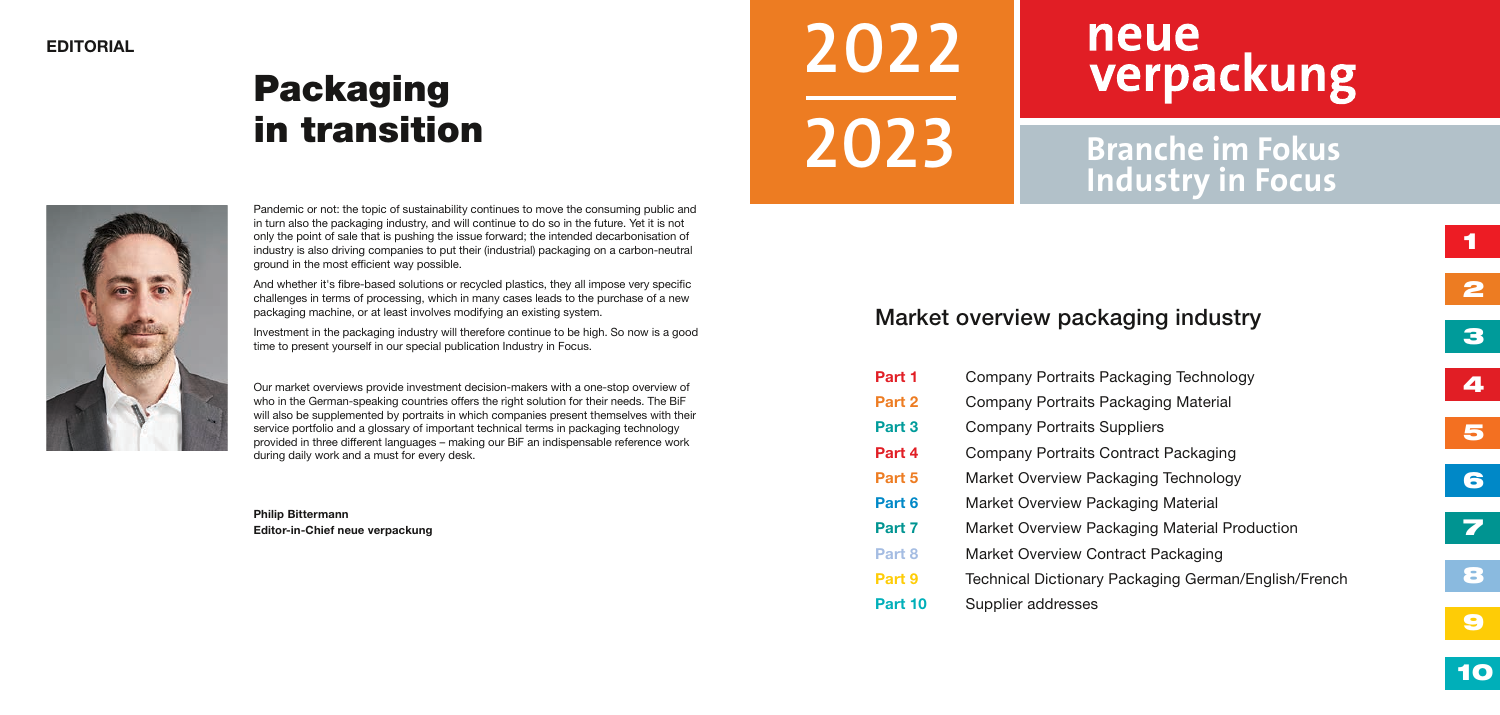Firmenname: SSI SCHÄFER / Fritz Schäfer

Rechtsform: GmbH



#### Geschäftssitz: Internationaler Hauptsitz der SSI Schäfer-Gruppe SSI SCHÄFER / Fritz Schäfer GmbH Fritz Schäfer Str. 20, 57290 Neunkirchen/Siegerland Telefon: (0 27 35) 70-1, Telefax: (0 27 35) 70-396 Email: info@ssi-schaefer.de

SSI Schäfer Noell GmbH Industriepark Klingholz 18-19, 97232 Giebelstadt Telefon: (0 93 34) 979-0, Telefax: (0 93 34) 979-100 Email: info@ssi-schaefer-noell.com SSI Schäfer Peem GmbH

Fischeraustr. 27, A-8051 Graz Telefon: +43 (0)316 / 60 96-0, -fax: +43 (0)316 / 60 96-457 Email: sales@ssi-schaefer-peem.com

#### Internet: www.ssi-schaefer.de

#### Geschäftsführender

Als "Komplettanbieter" planen und realisieren wir Ihre Logistikprojekte – von der Konzeptfindung über die Lagereinrichtung bis zur Integration dynamischer Materialfluss-Systeme. Auf Wunsch agieren wir als Generalunternehmer.

| Gesellschafter:  | Gerhard Schäfer                                                                                                                                                                                                                                                                                                                                           |
|------------------|-----------------------------------------------------------------------------------------------------------------------------------------------------------------------------------------------------------------------------------------------------------------------------------------------------------------------------------------------------------|
| Gründung:        | 1937 durch Fritz Schäfer                                                                                                                                                                                                                                                                                                                                  |
| Fertigung:       | 16 Produktionsstätten weltweit                                                                                                                                                                                                                                                                                                                            |
| Niederlassungen: | In Deutschland 13 Geschäftsstellen in Berlin. Bremen. Chemnitz.<br>Dortmund, Düsseldorf, Freiburg, Hamburg, Hannover, Mannheim,<br>München, Neunkirchen, Nürnberg, Stuttgart. International über 50<br>Tochtergesellschaften und Vertretungen in Europa, Nord-Amerika,<br>Süd-Amerika, Australien, Mittel-Ost und Asien.                                  |
| Referenzen:      | SSI Schäfer arbeitet seit Jahrzehnten für renommierte Unternehmen<br>der unterschiedlichsten Branchen, darunter Automobil, Logistik-<br>dienstleistungen, Einzelund Großhandel, Pharma, Textil und<br>Maschinenbau. In enger Zusammenarbeit mit dem Kunden wird die<br>auf seine Bedürfnisse zugeschnittene, optimale Lösung entwickelt<br>und umgesetzt. |



#### Das Unternehmen Das Programm Das Unternehmen Das Programm

#### Die Leistungen:

- Lager-, Kommissionier- und Transportbehälter
- Fachbodenregale, Bühnenanlagen, Verschieberegale
- Paletten-, Weitspann- und Kragarmregale
- Durchlauf- und Bereitstellregale
- Vollautomatische Hochregalsilos und dynamische Kleinteilelager
- Regalbediengeräte
- Fördertechnik (Paletten, Behälter, Kartons)
- IT-Systeme für Lagerverwaltung und
- Materialfluss-Steuerung
- Sorter- und Versandsysteme
- Automatische und papierlose Kommissioniersysteme
- Behälter- und Papierhandling-Systeme
- Service und Wartung
- Planung und Beratung
- Generalunternehmer
- Werkstatt-, Betriebs- und Büroeinrichtung
- Abfalltechnik und Recycling

Nutzen Sie unsere Erfahrung – wir beraten Sie gerne.

Kontakt Produkte: info@ssi-schaefer.de Kontakt Automatische Systeme: info@ ssi-schaefer-noell.com

#### Sample Company Portrait Sample extract market overview packaging engineering

|                                        |            |           |           |                  | Verpackungs-<br>maschinen für |                         |                               |                            |                                              |           | Verpacken von unverpackten Produkten |         |           |                   |                                 |                         |            |              |                                |                  |            |             | verpackter Produkte |                      | Verpacken                 |                                 |                        |                         |              |                  |              | Austattungsmaschinen              |           |                |                   |                                |                                                                                |                      |                                                                           |                  |                                                                   |     |           |                       |                        | Automatisieren |                   |                 |                      |           |
|----------------------------------------|------------|-----------|-----------|------------------|-------------------------------|-------------------------|-------------------------------|----------------------------|----------------------------------------------|-----------|--------------------------------------|---------|-----------|-------------------|---------------------------------|-------------------------|------------|--------------|--------------------------------|------------------|------------|-------------|---------------------|----------------------|---------------------------|---------------------------------|------------------------|-------------------------|--------------|------------------|--------------|-----------------------------------|-----------|----------------|-------------------|--------------------------------|--------------------------------------------------------------------------------|----------------------|---------------------------------------------------------------------------|------------------|-------------------------------------------------------------------|-----|-----------|-----------------------|------------------------|----------------|-------------------|-----------------|----------------------|-----------|
| $ightharpoonup$ Haben wir<br>m Angebot | Lebensmitt | Getränke  | Pharma    | Kosmetik         | Chemie                        | Nonfood                 | zum Befüllen von<br>Maschinen | Kartons<br>Faltschachtein, | und Kunststoff)<br>Beutein (Papier<br>Bechem | Dosen     | Flaschen                             | Schalen | Tuben     | Siegelrandbeuteln | Fläschen<br>Vials,<br>Ampullen, | Blistern                | Kartuschen | Aerosoldosen | Hobbocks<br>Eimern, Kanistern, | Fässern, Kegs    | Toploading | Sideloading | Wrap araound        | F<br>Palettlermaschi | Palettensicherungsanlagen | Hauben<br>Umreifen, Umschnüren, | Stretchfolienmaschinen | Schrumpffolienmaschinen | Etikettierer | Bedruckmaschinen | Prägesysteme | esegerate<br>Signieren, Codieren, |           | Kontrollwaagen | Verschließsysteme | Fremdkörperdetektion/Ispektion | Packunger/Beigaben<br>Sonderaustattungen.<br>Bellagemaschinen<br>Schrumpfofen. | -pistolen<br>-turmel | Logistikausstattungen wie Track&Trace<br>Zuführmaschinen<br>Maschinen für | Entleermaschinen | Urrinaifer<br>oder Heftmaschinen, Abroller,<br>Hilfsgeräte Nagel- | SPS | Steuerung | <b>Motion Control</b> | intergrierte Steuerung | Servomotoren   | Frequenzumrichter | Safety-Lösungen | Serisoren<br>Roboter |           |
| <b>Internehmen</b>                     |            |           |           | $\bullet$        |                               |                         |                               | ۰                          |                                              |           |                                      |         |           |                   |                                 | $\bullet\bullet\bullet$ |            |              |                                |                  |            |             |                     |                      |                           |                                 |                        |                         |              | ۰                |              |                                   |           |                |                   |                                |                                                                                |                      |                                                                           | $\bullet$        |                                                                   |     |           |                       |                        |                |                   |                 |                      |           |
| <b>Internehmen</b>                     | о          |           |           |                  |                               |                         |                               |                            |                                              |           |                                      |         |           |                   |                                 |                         |            |              |                                |                  |            |             |                     |                      |                           |                                 |                        | $\bullet$               |              |                  |              |                                   |           |                |                   |                                |                                                                                |                      |                                                                           | $\bullet$        |                                                                   |     |           |                       |                        |                |                   | $\bullet$       |                      |           |
| <b>Jnternehmen</b>                     |            |           | $\bullet$ |                  |                               |                         |                               |                            |                                              |           |                                      | ٠       |           |                   |                                 |                         |            |              |                                |                  |            |             |                     |                      |                           |                                 |                        |                         |              |                  |              |                                   |           | ٠              |                   |                                |                                                                                | $\bullet$            |                                                                           |                  |                                                                   |     |           |                       |                        |                |                   | ٠               |                      |           |
| <b>Jnternehmen</b>                     | О          |           |           |                  |                               |                         |                               |                            |                                              | $\bullet$ |                                      |         |           |                   |                                 |                         |            |              |                                | $\bullet\bullet$ |            |             |                     |                      |                           |                                 |                        | $\bullet$               |              |                  |              |                                   |           |                |                   |                                |                                                                                |                      |                                                                           |                  |                                                                   |     |           | $\bullet$             |                        |                |                   |                 |                      |           |
| <b>Jnternehmen</b>                     |            |           |           |                  |                               |                         |                               |                            |                                              |           |                                      |         | ٠         |                   |                                 |                         |            |              |                                |                  |            |             |                     |                      |                           |                                 |                        |                         |              |                  |              |                                   |           |                |                   | $\bullet\bullet\bullet$        |                                                                                |                      |                                                                           |                  |                                                                   |     |           | $\bullet$             |                        |                |                   |                 |                      |           |
| <b>Jnternehmen</b>                     |            |           |           |                  |                               |                         |                               |                            |                                              |           |                                      |         | $\bullet$ |                   |                                 |                         |            |              |                                |                  |            |             | $\bullet\bullet$    |                      |                           |                                 |                        | $\bullet$               |              |                  |              |                                   |           |                |                   |                                |                                                                                |                      |                                                                           | $\bullet$        |                                                                   |     |           | $\bullet$             |                        |                |                   |                 |                      |           |
| <b>Jnternehmen</b>                     |            |           |           | $\bullet\bullet$ |                               |                         |                               | $\bullet$                  |                                              |           |                                      |         |           |                   |                                 | $\bullet\bullet$        |            |              |                                |                  |            |             |                     |                      |                           |                                 |                        |                         |              |                  |              |                                   |           |                |                   |                                |                                                                                |                      |                                                                           |                  |                                                                   |     |           |                       |                        |                |                   |                 |                      |           |
| <b>Jnternehmen</b>                     |            |           |           |                  |                               |                         |                               |                            |                                              |           |                                      |         |           |                   |                                 |                         |            |              |                                |                  |            |             |                     |                      |                           |                                 |                        | $\bullet$               |              |                  |              |                                   |           |                |                   |                                |                                                                                |                      |                                                                           |                  |                                                                   |     |           |                       |                        |                |                   | $\bullet$       |                      |           |
| <b>Jnternehmen</b>                     |            |           | $\bullet$ |                  |                               |                         |                               |                            |                                              |           |                                      |         |           |                   |                                 |                         |            |              |                                |                  |            |             |                     |                      |                           |                                 |                        |                         |              |                  |              |                                   |           |                | $\bullet$         |                                |                                                                                |                      |                                                                           |                  |                                                                   |     |           |                       | $\bullet$              |                |                   |                 |                      |           |
| <b>Jnternehmen</b>                     |            |           |           |                  |                               |                         |                               |                            |                                              |           | $\bullet$                            |         |           |                   |                                 |                         |            |              |                                | $\bullet$        |            |             |                     | $\bullet$            |                           |                                 |                        | $\bullet$               |              | $\bullet$        |              |                                   |           |                |                   |                                |                                                                                |                      |                                                                           |                  |                                                                   |     |           |                       |                        |                |                   |                 |                      |           |
| <b>Jnternehmen</b>                     |            |           |           |                  |                               | $\bullet\bullet$        |                               |                            |                                              |           |                                      |         |           | ٠                 |                                 |                         |            |              |                                |                  |            |             |                     |                      |                           |                                 |                        |                         |              |                  |              |                                   |           |                |                   |                                |                                                                                |                      |                                                                           |                  |                                                                   |     |           |                       | ٠                      |                |                   |                 |                      |           |
| <b>Internehmen</b>                     |            |           |           |                  |                               |                         |                               |                            |                                              |           |                                      |         |           |                   |                                 |                         |            |              |                                |                  |            |             |                     |                      |                           |                                 |                        |                         |              |                  |              |                                   |           |                |                   |                                |                                                                                |                      |                                                                           | $\bullet$        |                                                                   |     |           |                       |                        |                |                   |                 |                      |           |
| <b>Jnternehmen</b>                     |            |           |           |                  |                               |                         |                               |                            |                                              |           |                                      |         |           | $\bullet$         |                                 |                         |            |              |                                |                  |            |             | ٠                   |                      |                           |                                 |                        |                         |              |                  |              |                                   |           | $\bullet$      |                   |                                |                                                                                |                      |                                                                           | ٠                |                                                                   |     | $\bullet$ |                       |                        |                |                   |                 |                      | $\bullet$ |
| <b>Jnternehmen</b>                     | о          |           |           |                  |                               |                         |                               |                            |                                              |           |                                      |         |           |                   |                                 |                         |            |              |                                |                  |            |             |                     |                      |                           |                                 |                        | ۰                       |              |                  |              |                                   |           |                |                   |                                |                                                                                |                      |                                                                           |                  |                                                                   |     |           |                       |                        |                |                   |                 |                      |           |
| <b>Jnternehmen</b>                     |            |           |           |                  |                               | ٠                       |                               |                            |                                              | ٠         |                                      | ٠       |           |                   |                                 |                         |            |              |                                |                  |            |             |                     |                      |                           |                                 |                        |                         |              |                  |              |                                   |           | ٠              |                   |                                |                                                                                |                      |                                                                           |                  |                                                                   |     |           |                       |                        |                |                   |                 |                      |           |
| <b>Jnternehmen</b>                     | $\bullet$  |           |           |                  |                               |                         |                               |                            |                                              |           |                                      |         |           |                   |                                 |                         |            |              |                                |                  |            |             |                     |                      |                           |                                 |                        |                         |              | $\bullet$        |              |                                   |           |                |                   |                                |                                                                                | $\bullet$            |                                                                           |                  |                                                                   |     |           | $\bullet$             |                        |                |                   |                 |                      |           |
| <b>Jnternehmen</b>                     |            |           |           |                  |                               |                         |                               |                            | ٠                                            |           |                                      |         |           |                   |                                 |                         | ٠          |              |                                | ٠                |            |             |                     |                      |                           |                                 |                        | ٠                       |              |                  |              |                                   |           |                |                   |                                |                                                                                |                      |                                                                           |                  |                                                                   |     |           |                       |                        |                |                   |                 |                      |           |
| <b>Jnternehmen</b>                     |            |           |           |                  |                               |                         |                               |                            |                                              |           |                                      |         |           |                   |                                 |                         |            |              |                                | $\bullet$        |            |             |                     |                      |                           |                                 |                        | $\bullet$               |              | $\bullet$        |              |                                   |           |                |                   |                                | $\bullet$                                                                      |                      |                                                                           | $\bullet$        |                                                                   |     |           |                       |                        |                |                   |                 |                      |           |
| Jnternehmen                            |            | ٠         |           |                  |                               |                         |                               |                            |                                              |           |                                      |         |           | ٠                 |                                 |                         |            |              |                                |                  |            |             |                     |                      |                           |                                 |                        |                         |              |                  |              |                                   |           |                |                   |                                |                                                                                |                      |                                                                           | ٠                |                                                                   |     |           |                       |                        |                | $\bullet$         |                 |                      |           |
| <b>Jnternehmen</b>                     |            |           |           |                  |                               |                         |                               |                            |                                              |           |                                      |         |           |                   |                                 |                         |            |              |                                | 0                |            |             |                     |                      |                           |                                 |                        |                         |              |                  |              | $\bullet$                         |           |                |                   |                                |                                                                                |                      |                                                                           |                  |                                                                   |     |           |                       |                        |                |                   |                 |                      |           |
| <b>Jnternehmen</b>                     |            |           |           |                  |                               | $\bullet\bullet\bullet$ |                               |                            |                                              |           |                                      |         |           |                   |                                 |                         |            | $\bullet$    |                                |                  |            |             |                     |                      |                           |                                 |                        |                         |              |                  |              |                                   |           | $\bullet$      |                   |                                |                                                                                |                      |                                                                           | ٠                |                                                                   |     |           |                       |                        |                | ٠                 |                 |                      |           |
| <b>Jnternehmen</b>                     |            |           |           |                  |                               |                         |                               |                            | $\bullet$                                    |           |                                      |         |           |                   |                                 |                         |            |              |                                |                  |            |             |                     |                      |                           |                                 |                        |                         |              |                  |              |                                   |           |                |                   |                                |                                                                                |                      |                                                                           | $\bullet$        |                                                                   |     |           |                       |                        |                |                   |                 |                      |           |
| <b>Jnternehmen</b>                     |            |           |           |                  |                               |                         | $\bullet$                     |                            |                                              |           |                                      |         |           |                   |                                 |                         |            | $\bullet$    |                                |                  |            |             | $\bullet$           |                      |                           |                                 |                        |                         |              |                  |              |                                   |           |                |                   |                                |                                                                                |                      |                                                                           |                  |                                                                   |     |           |                       |                        |                |                   |                 |                      |           |
| <b>Jnternehmen</b>                     |            |           |           |                  |                               |                         |                               |                            |                                              |           | $\bullet$                            |         |           |                   |                                 |                         |            |              |                                |                  |            |             |                     |                      |                           |                                 |                        |                         |              |                  |              |                                   | $\bullet$ |                |                   |                                |                                                                                |                      |                                                                           |                  |                                                                   |     |           | О                     |                        |                |                   |                 |                      |           |
| Jnternehmen                            |            |           | $\bullet$ |                  |                               |                         |                               |                            |                                              |           |                                      |         |           | ٠                 |                                 |                         |            |              |                                |                  |            |             |                     |                      |                           |                                 |                        |                         |              |                  |              |                                   |           |                |                   | ۰                              |                                                                                |                      |                                                                           |                  |                                                                   |     |           |                       |                        |                |                   |                 | ٠                    |           |
| <b>Jnternehmen</b>                     |            | $\bullet$ |           |                  |                               |                         |                               |                            |                                              |           |                                      |         |           |                   |                                 |                         |            |              |                                | -                |            |             | г                   |                      |                           |                                 |                        | $\bullet$               |              | $\bullet$        |              |                                   |           |                |                   |                                |                                                                                |                      |                                                                           | $\bullet$        |                                                                   |     |           |                       |                        | $\bullet$      |                   |                 |                      |           |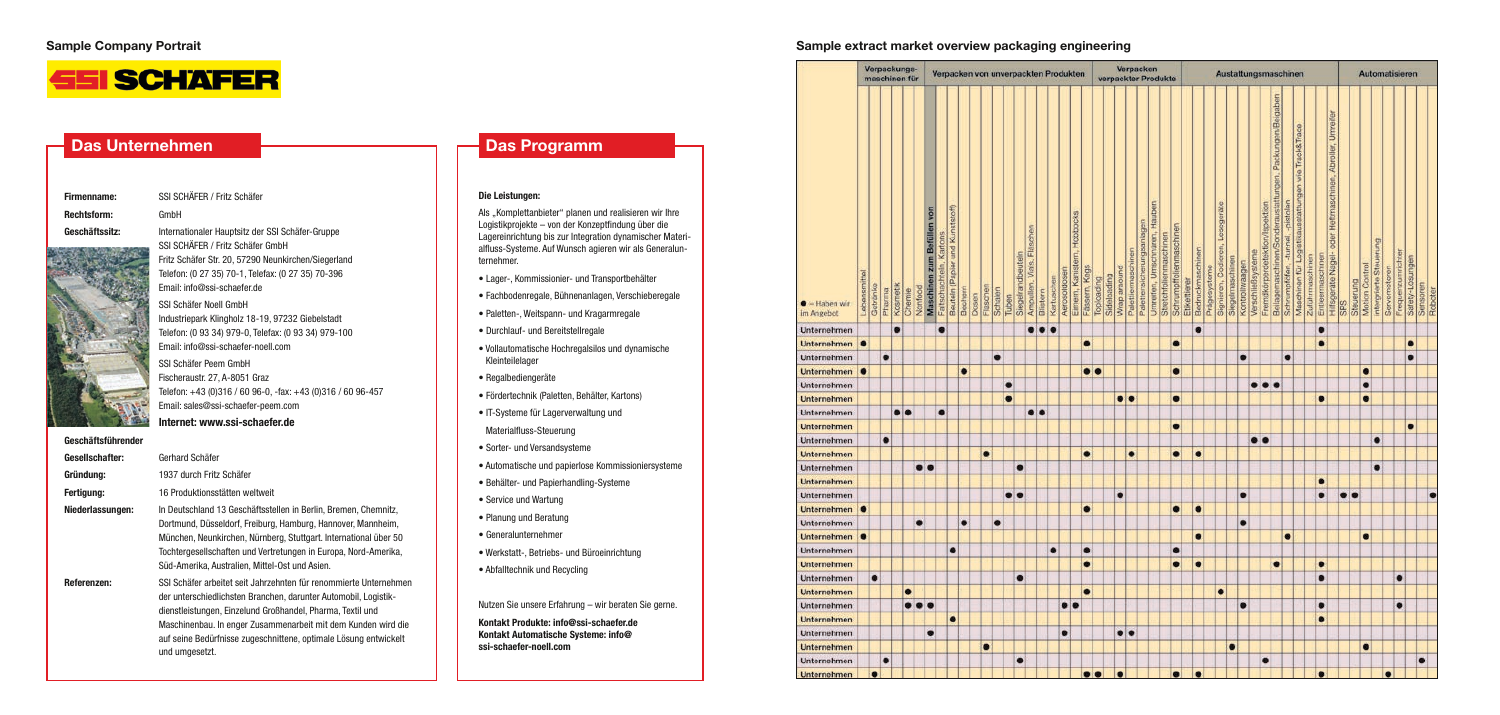### neue verpackung Branche im Fokus /Industry in Focus

#### All advantages at a glance – for your successful appearance:

- ➤ A complete survey of suppliers and service providers for the consumer industry and retailers – printed as reference work,
- ▶ 2 year presence,
- ➤ Possibility of placement of comprehensive company portraits with detailed descriptions of the company and line of goods or program,
- ➤ Classification into the fields: packaging machines, packaging materials, production of packaging material, contract packaging, suppliers,
- ➤ Featured for all relevant branches: food, confectionary/sweets, beverages, bakery, pet food, pharmaceuticals, medicals, cosmetics, chemicals, non-food,
- ➤ Advantageously rounded-out with a directory of supplier addresses and a helpful technical dictionary in various languages.

Company profile 1/1 page 4c or Advertisement 1/1 page 4c\* 185 mm wide  $x$  180 mm high

#### Would you like to present your company and its product range? Here you will find all the key details:

| <b>Publication date:</b>                   | June 28, 2022                   |
|--------------------------------------------|---------------------------------|
| Deadline for                               |                                 |
| <b>Company Portraits/Ads:</b> May 17, 2022 |                                 |
| <b>Circulation:</b>                        | $12,000$ copies                 |
| <b>Formats:</b>                            | Magazine format / advertisement |
|                                            | Portrait                        |
|                                            |                                 |

#### Sample extract market overview packaging material

|                        |                         |           | Verpackungen auf Basis von |           |                              |             |           |                   |              | Verpackungen für |           |           |           |           |           | Packmittel für die<br>Verpackungsausstattung |           |                   |              |                                                                                           |
|------------------------|-------------------------|-----------|----------------------------|-----------|------------------------------|-------------|-----------|-------------------|--------------|------------------|-----------|-----------|-----------|-----------|-----------|----------------------------------------------|-----------|-------------------|--------------|-------------------------------------------------------------------------------------------|
| · Haben wir im Angebot | Papier/Karton/Vollpappe | Wellpappe | Kunststoff                 | Verbunden | Metall (Aluminium/WeiBblech) | <b>Size</b> | Textil    | Keramik/Steinzeug | Lebensmittel | Getränke         | Pharma    | Kosmetik  | Chemie    | Nonfood   | Etikotton | Verschildse                                  | Doslerer  | Sicherungssysteme | Klebeblinder | Sonstige Hillsmittel (Trockenmittel, Urmeifungsbänder, Drähte,<br>Schnüren, Kantenschutz) |
| <b>Unternehmen A</b>   | $\bullet$               |           | О                          |           | о                            | о           |           | О                 | $\bullet$    |                  |           |           | $\bullet$ |           | О         |                                              |           | О                 | о            |                                                                                           |
| Unternehmen B          |                         | О         |                            | О         |                              |             | О         |                   |              | О                |           | О         |           |           |           | О                                            | О         |                   |              |                                                                                           |
| Unternehmen C          |                         |           | о                          |           | ٠                            |             |           |                   | $\bullet$    |                  |           |           |           |           | О         |                                              |           | $\bullet$         | $\bullet$    |                                                                                           |
| <b>Unternehmen D</b>   |                         | О         |                            |           |                              | О           |           | О                 |              | О                |           | О         |           |           |           | о                                            |           |                   |              | ۰                                                                                         |
| <b>Unternehmen E</b>   |                         |           | о                          |           | $\bullet$                    |             |           |                   | $\bullet$    |                  |           |           |           |           | $\bullet$ |                                              |           | о                 |              |                                                                                           |
| Unternehmen F          | $\bullet$               | $\bullet$ |                            |           |                              |             | О         |                   |              |                  | О         |           | $\bullet$ |           |           | О                                            |           |                   | О            | $\bullet$                                                                                 |
| Unternehmen G          |                         |           | $\bullet$                  | $\bullet$ |                              |             |           | $\bullet$         | $\bullet$    |                  |           |           | ٠         | о         |           |                                              | $\bullet$ |                   |              |                                                                                           |
| Unternehmen H          | О                       | О         |                            |           |                              | О           |           |                   |              | $\bullet$        |           | $\bullet$ |           |           |           | $\bullet$                                    |           |                   | О            |                                                                                           |
| Unternehmen I          |                         |           | о                          |           | о                            |             |           |                   |              |                  | о         |           |           |           | О         |                                              |           | о                 |              | О                                                                                         |
| Unternehmen J          |                         | о         |                            | о         |                              |             | о         |                   |              | $\bullet$        |           |           |           |           |           |                                              | О         |                   |              |                                                                                           |
| <b>Unternehmen K</b>   |                         |           |                            |           |                              | о           |           |                   | $\bullet$    |                  |           |           | $\bullet$ |           |           | О                                            |           |                   | О            |                                                                                           |
| <b>Unternehmen L</b>   | О                       |           |                            | О         |                              |             |           |                   |              | О                | О         | п         |           |           | О         |                                              | О         | О                 |              |                                                                                           |
| <b>Unternehmen M</b>   |                         | о         | О                          |           |                              |             | о         | О                 |              |                  |           |           |           | о         |           |                                              |           |                   | О            |                                                                                           |
| <b>Unternehmen N</b>   |                         |           |                            |           | О                            | О           |           |                   |              |                  |           | О         |           |           | О         |                                              |           | П                 |              |                                                                                           |
| Unternehmen O          | О                       |           |                            |           |                              |             |           |                   | $\bullet$    | О                |           |           | $\bullet$ |           |           | $\bullet$                                    | О         |                   |              | n                                                                                         |
| Unternehmen P          |                         | $\bullet$ | О                          |           |                              | $\bullet$   |           |                   |              |                  | $\bullet$ |           |           | $\bullet$ |           |                                              |           | $\bullet$         | О            |                                                                                           |
| Unternehmen Q          | $\bullet$               |           |                            | ۰         | ۰                            |             |           | $\bullet$         |              |                  |           | $\bullet$ |           |           | $\bullet$ |                                              | $\bullet$ |                   |              |                                                                                           |
| Unternehmen R          |                         | о         | о                          |           |                              |             | $\bullet$ |                   | $\bullet$    |                  | о         |           |           |           |           | $\bullet$                                    |           |                   |              | $\bullet$                                                                                 |
| <b>Unternehmen S</b>   | ۰                       |           |                            |           |                              | о           |           |                   |              | О                |           |           | ۰         | О         | О         |                                              |           | о                 | о            |                                                                                           |
| Unternehmen T          |                         | $\bullet$ |                            | $\bullet$ | О                            |             |           | О                 |              |                  | о         | О         |           |           |           | $\bullet$                                    | о         |                   |              | ◚                                                                                         |
| Unternehmen U          | $\bullet$               |           | О                          | О         |                              | О           | О         |                   |              |                  |           |           | $\bullet$ |           | О         |                                              |           |                   | О            |                                                                                           |
| <b>Unternehmen V</b>   |                         | о         | о                          |           |                              |             |           |                   | $\bullet$    | О                | о         |           |           | о         | О         | $\bullet$                                    |           | О                 |              | О                                                                                         |
| <b>Unternehmen W</b>   | $\bullet$               |           |                            |           |                              | О           |           | о                 |              |                  |           |           |           |           |           |                                              | $\bullet$ |                   | О            |                                                                                           |
| <b>Unternehmen X</b>   |                         |           | О                          |           | О                            |             | $\bullet$ |                   |              | О                |           |           | $\bullet$ |           |           | $\bullet$                                    |           |                   |              | $\bullet$                                                                                 |
| <b>Unternehmen Y</b>   |                         | О         |                            | О         | $\bullet$                    |             |           |                   |              |                  | О         | О         |           |           | О         |                                              |           |                   | О            |                                                                                           |
| Unternehmen Z          | $\bullet$               |           |                            |           |                              |             | $\bullet$ |                   | $\bullet$    | $\bullet$        |           | г         |           |           |           | $\bullet$                                    |           |                   |              |                                                                                           |

Sounds interesting? Our team will be pleased to assist you. You will find all the contact information on the next page. We look forward to hearing from you.

#### Rates Print + Online

#### Combined package print\*

Company profile  $1/1$  page  $4c +$  advertisement  $1/1$  page  $4c$ 

\* incl. Online Company Entry Plus, term: 1 year



210 mm wide x 198 mm high  $/ + 3$  mm bleed 185 mm wide x 180 mm high

| *<br>, | € 1,800.- |
|--------|-----------|
|        | € 3,200.- |